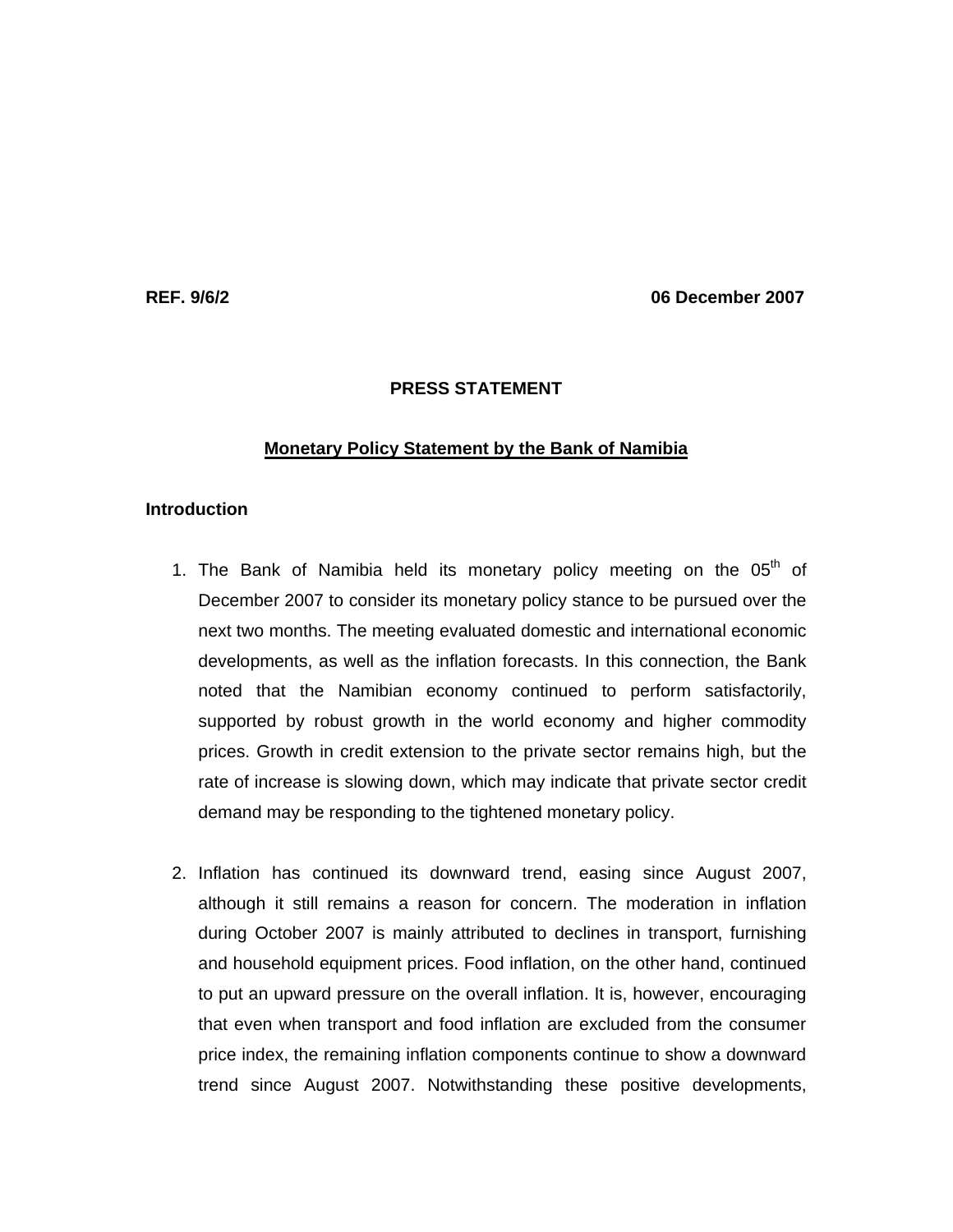volatilities in the international crude oil prices and uncertainties regarding the food price outlook continue to pose a major risk to the inflation outlook.

# **Developments in the Real Sector**

- 3. On balance, economic activity in the global economy remains favourable, despite turbulences in the financial markets triggered by the turmoil in the US subprime mortgage sector. The relatively strong growth could mainly be attributed to strong economic expansion in the emerging market economies, particularly China, India and Russia, which accounted for half of the global growth over the past year. Furthermore, robust expansion also continued in other emerging markets and developing economies, including low-income countries in Africa. Commodity prices are, however, expected to moderate from the recent record high levels.
- 4. The performance of the South African economy continued to be robust, with real GDP growth expanding by 4.7 percent year-on-year during the third quarter of 2007. Growth is, however, projected to slow down to 4.9 percent in 2007 and further to 4.5 percent in 2008, from 5.0 percent in 2006. The expected slowdown in 2008 is mainly attributed to the impact of tighter monetary policy, as well as the expected slower growth in developed countries.
- 5. The Namibian economy continues to perform satisfactorily during the third quarter of 2007. Available indicators show that economic activities in the third quarter continued to grow at a similar pace since the last monetary policy meeting. There was, however, a moderation in the pace relative to the corresponding period in 2006. The unfavourable pace relative to 2006 was associated with the contraction in the tradable sector, attributed mainly to the decline in mining output due to operational breakdowns.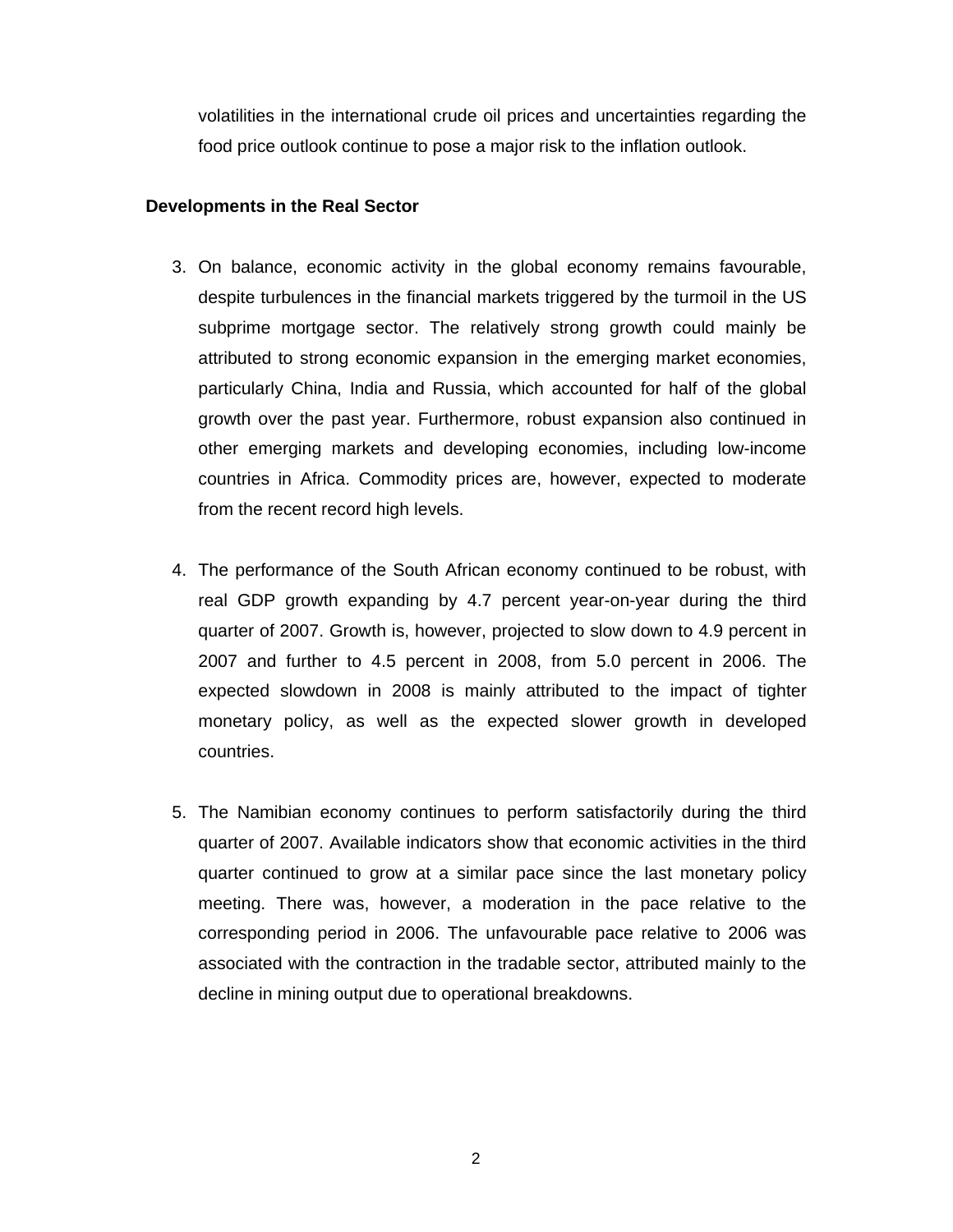# **Domestic Demand**

- 6. Available demand indicators, such as private sector credit extension and vehicle sales, show that the growth in domestic demand continues to be subdued in response to tightened monetary conditions. Growth in private sector credit slowed significantly from 18.3 percent in October 2006 to 12.6 percent, in October 2007. The slowdown in private sector credit growth was witnessed in credit extended to both businesses and individuals.
- 7. At an annual rate, growth in credit extended to individuals slowed to 13.2 percent at the end of October 2007 from 19.3 percent in the corresponding month of the previous year. Similarly growth in credit extended to businesses slowed to 11.6 percent at the end of October 2007 from 16.5 percent one year earlier. It is worth noting that growth in asset-backed credit displayed a similar downward trend. For instance, growth in mortgage loans decelerated from 22.6 percent at the end of October 2006 to 17.9 percent at the end of October 2007. Similarly, growth in instalment credit decelerated to 5.3 percent at the end of October 2007 from 18.7 percent at the end of October 2006.
- 8. Annual growth in total vehicle sales remained almost unchanged, rising only by 0.2 percentage points to 8.6 percent in October 2007 from 8.4 percent in the corresponding month of the preceding year. Moreover notwithstanding attractive discount offers by commercial banks and car dealers, passenger vehicle sales declined significantly by 5.8 percent in October 2007 from an increase of 19.3 percent in October 2006. On the other hand, commercial vehicle sales rose by 20.1 percent from 0.2 percent over the same period.

## **Inflation Developments**

9. Since the last monetary policy meeting in October this year, inflation has continued its downward trend, although it is still high when compared with the annual average of 2006 and 2005. The national consumer price index (NCPI)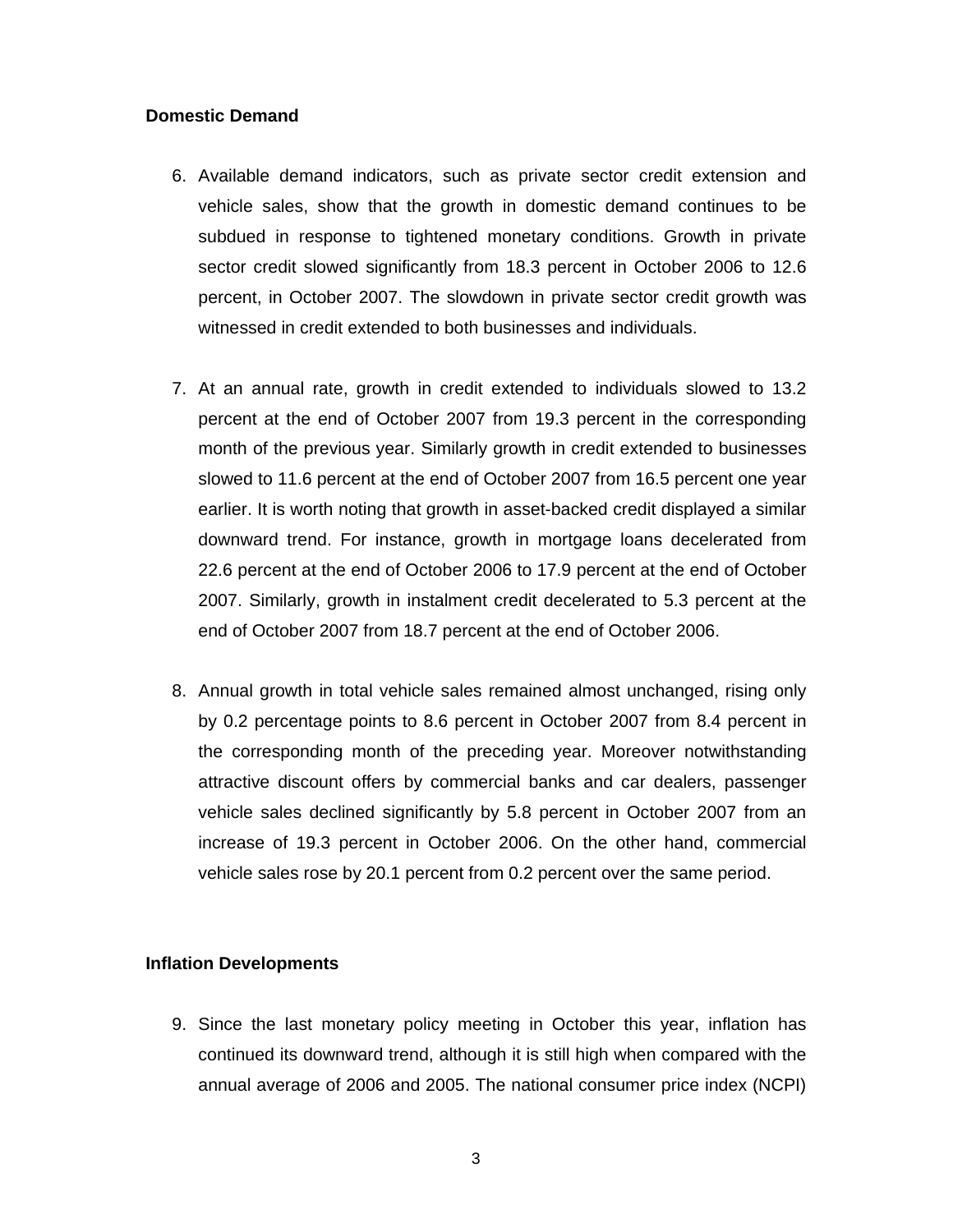receded for three consecutive months from a peak of 7.2 recorded in July, down to 6.6 percent in October.

- 10. The moderation in inflation was mainly caused by the deceleration in annual transport inflation, which slowed to 4.0 percent in October from 7.2 percent in July. This was largely attributed to a deceleration in the 'operation of personal transport equipment' sub-category, which slowed from 12.5 percent in July to 9.1 percent in October 2007.
- 11. Food price inflation, on the other hand, continues to put pressure on the consumer price index. Food inflation increased to 13.5 percent in October from 13.4 percent in July 2007. The overall increase in food prices could mainly be attributed to a confluence of three inter-related factors, namely general strong demand in emerging markets economies such as India and China, regional drought spells and the conversion of crops into bio-fuels, as an alternative energy source. Of these three factors, the latter one is expected to persist as long as international oil prices remain high as it is more attractive for farmers to cultivate crops such as maize and wheat for the production of bio-fuel. This, in turn, has also put pressure on the availability of land for production of other food crops for human consumption.
- **12.** Looking ahead, the balance of risks to the inflation outlook remains slightly tilted to the upside. The South African Producer Price Index (PPI), a leading indicator for consumer price inflation both in South Africa and in Namibia, accelerated to 9.5 percent in October from 9.4 percent in September 2007. Moreover, international oil prices remain persistently high, with crude oil prices reaching record highs of close to US\$100 per barrel in October and November. Domestically, pump prices have not been adjusted since July this year, thus a significant adjustment before the end of the year could not be ruled out.